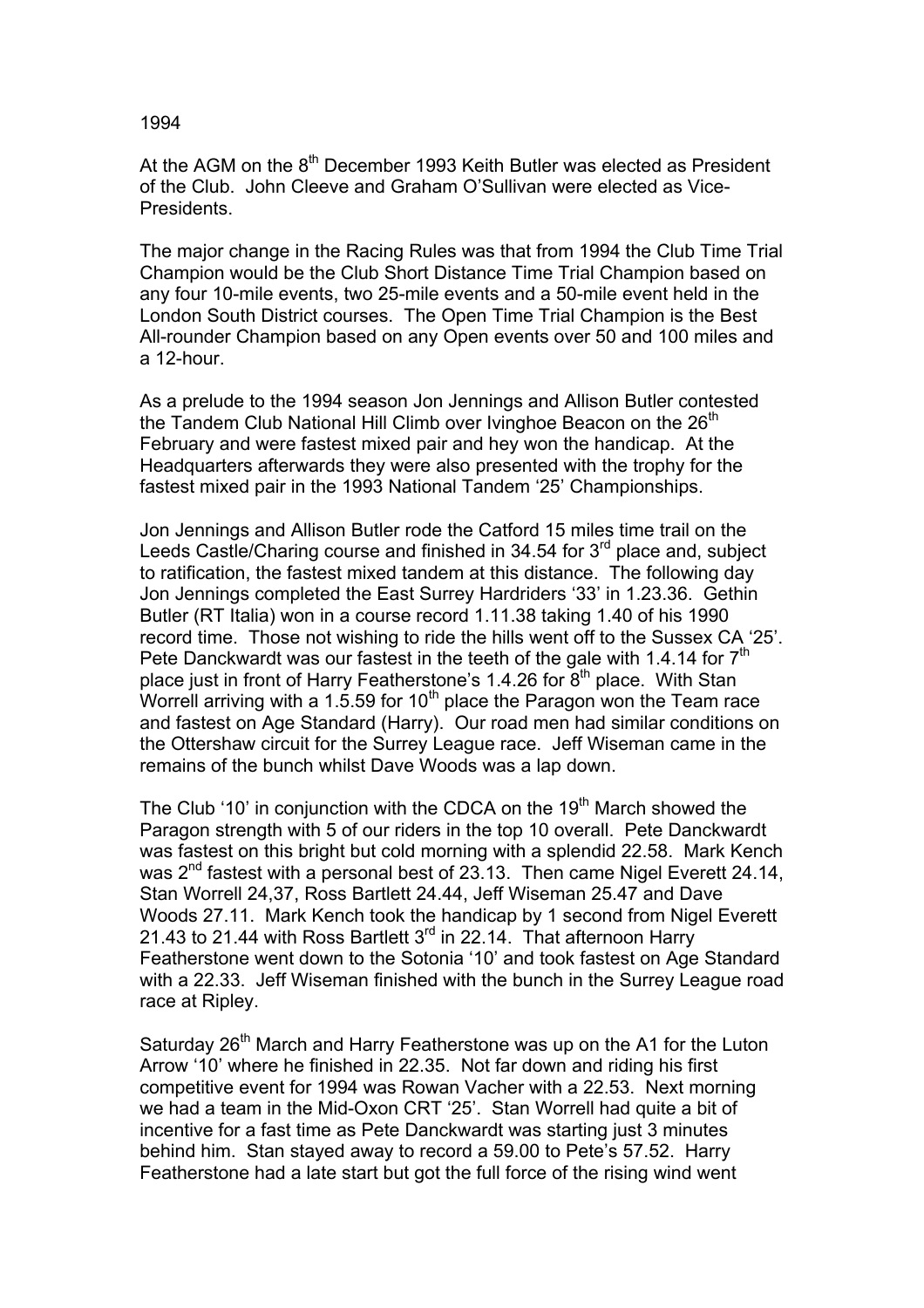round in 58.01 but did win the fastest on Age Standard award. Ross Barlett stayed nearer to home for the SCCU Sporting '25' at Cranleigh where he took 1.12.48 to complete this rather undulating course. Steve Roach took a trip to Lancashire for his sister's wedding and whilst in the vicinity rode the Darlington VC Hilly 28.5 time trial. He took 1.23.30 for the course but it cleared the handover nicely.

The Surrey League Easter 3-day was a target for our road men. Jon Jennings going away with the winning break after 5 miles of the 70-mile stage around Chiddingfold and finishing 14<sup>th</sup> in the sprint. Chris Marshall and Steve Roach came in with the bunch but both Ray Puttick and Ray Runham retired. Stage 2 around Lurgeshall saw both Chris and Jon going away with the winning break after 20 miles. Chris came  $15<sup>th</sup>$  to move up to  $18<sup>th</sup>$  overall whilst Jon was  $20<sup>th</sup>$  and that put him in 10<sup>th</sup> place overall. Steve had mechanical trouble and finished well down. Stage 3 and Jon Jennings took off very early in the race. Two other riders came with him and after 15 miles the bunch did not trouble them again. In the final sprint Jon came  $2^{nd}$  and that moved him up to a fine 5<sup>th</sup> overall. Chris and Steve finished with the main bunch. Overall Chris Marshall came 21<sup>st</sup> and Steve 33<sup>rd</sup>.

On Saturday  $9<sup>th</sup>$  April Dillon Adams and Josh Ansell came  $4<sup>th</sup>$  in the South Eastern 2up around Cranleigh recording 1.6.25 for the 27.5 miles,, Mark Kench came  $5<sup>th</sup>$  in the Bishops Stortford Hilly 27.5 with 1.17.256 for this testing course. Harry Featherstone went to Wales for the weekend and had two wins. He won the VTTA (South Wales) '25' in 1.2.43 and the Abergavenny Veterans '25' in 1.0.43. The typical welsh weather putting pay to any fast rides on the courses. . Stan Worrell took in the Braintree '10' where came  $5<sup>th</sup>$  with 23.57 and he reported cold, breezy weather with occasional snow flurry. Riders in the Kingston Pheonix '10' did not have snow but they did have progressively heavier rain throughout the morning. Pete Danckwardt did 23.48; Ross Barlett 26.44 and Jon Jennings and Allison Butler came 2<sup>nd</sup> in the Tandem section with an unrecorded time. Josh Ansell came  $20<sup>th</sup>$  in the Catford 1<sup>st</sup> category road race on the Lingfield circuit.

Pete Danckwardt won the Club '10' on Saturday 16<sup>th</sup> April on the Homwood course. On a cold and blustery morning times were much slower than riders wanted. (Not that this is unusual!) Pete's time was 24.23 that only underlines the previous sentences. Mark Kench came 2<sup>nd</sup> in 25.01 from Ross Bartlett 26.39 and Roger Amer 29.15. The Handicap made no difference to the order only each rider closed up on Pete Danckwardt's scratch time.

Mark Kench won the Surrey League 3<sup>rd</sup> category road race on the Crowhurst circuit with Steve Roach in  $2<sup>nd</sup>$  place and Ray Puttick in the bunch. Nigel Everett was the fastest Paragon rider in the Redmon '25' recording a 1.3.52 whilst Ross Barlett did 1.6.42. Four Paragon riders were riding the 2<sup>nd</sup> and 3<sup>rd</sup> category race and Josh Ansell gave them a hard time. With two laps to go Josh attacked and went away on his own. With 7 miles to go three others joined him and just one of them managed to get by Josh in the sprint. To go with Josh's  $2<sup>nd</sup>$  place Dillon Adams was  $7<sup>th</sup>$ , Jeff Wiseman  $8<sup>th</sup>$  and Dave Woods 9<sup>th</sup>. Harry Featherstone went for the Bournemouth Jubilee '25' and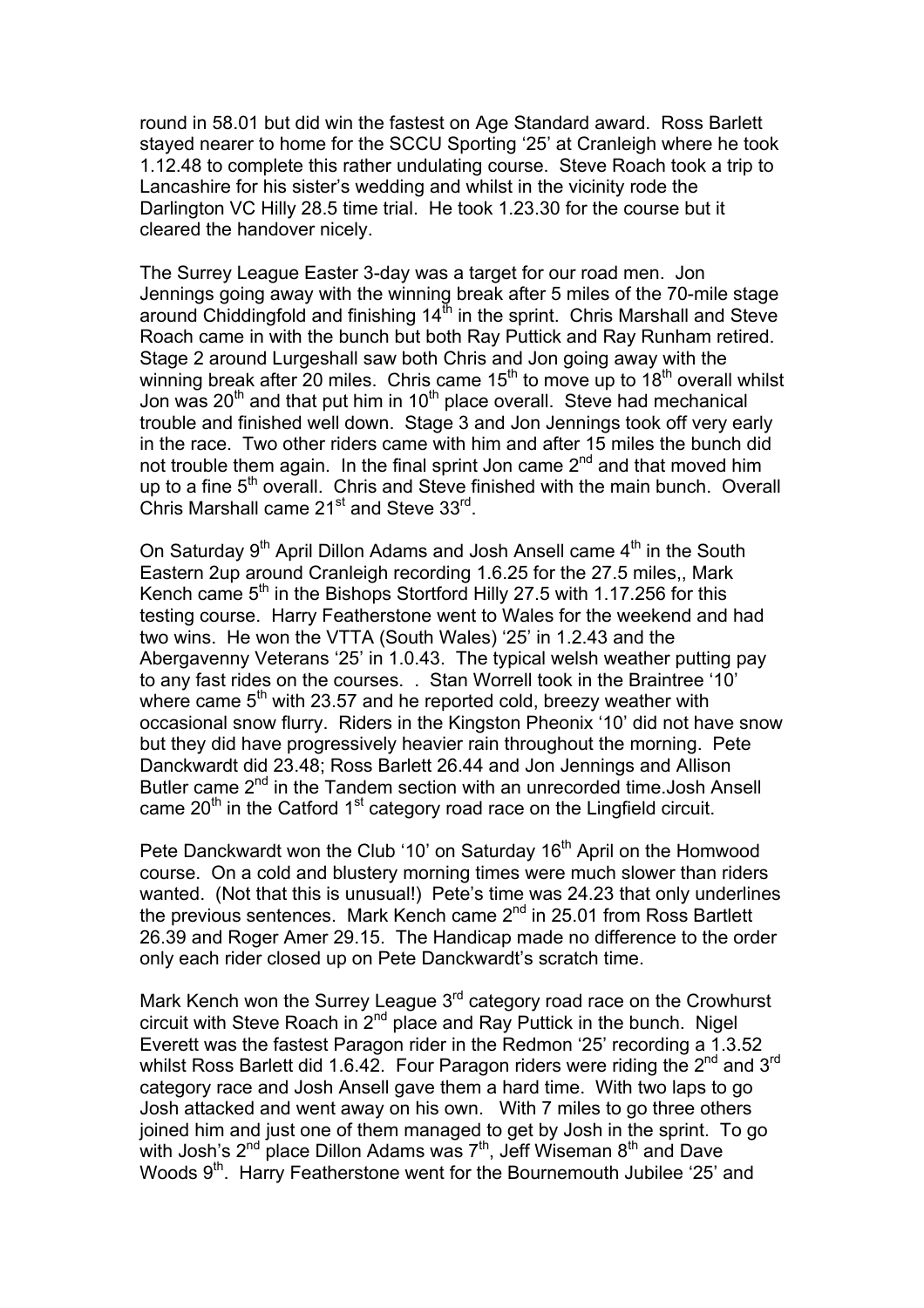was inspired by having a fast lady start one minute behind him. He finished 5<sup>th</sup> fastest with 1.0.54 and took fastest on Age Standard and did not get caught.

More rain on the 23<sup>rd</sup> April did not prevent Harry Featherstone finishing the VTTA (London) '10' in 23.37 and taking fastest on Age Standard prize. Next morning in the Viking '25' in warmer and drier conditions Harry came  $13<sup>th</sup>$  with a 56.18. Stan Worrell, who started 3 minutes in front of Harry, held him off to get within 26 seconds of his best ever with a 57.17 for 17<sup>th</sup>. John Yates rode his first '25' of the season and was pleased with his 59.41. Nearer home Nigel Everett improved his personal best to a 1.1.49. (2.03 minutes off), Ross Bartlett also improved to a 1.2.48 (3.54 off) and Dave Adams in his first '25' of the year recorded 1.5.07. Rowan Vacher rode the Marlboro '25' recording 1.0.04 and was a little miffed at not having those magic numbers '59' against his name due to be mis-directed by a marshal.

On the 30<sup>th</sup> April Stan Worrell did 23.42 in the Epsom event. Nigel Everett recorded a 1.59.31 in the Tooting Sporting '42' that was actually nearer 45 miles due to a diversion. This was good enough for him to take  $10<sup>th</sup>$  place. Harry Featherstone and John Yates rode the Hillingdon Veterans '25'. Harry came in with 58,29 winning the fastest on Age Standard prize and John finished in 1.0.37. We had six riders in the Surrey League Handicap Championships on the Henfold Hill Circuit but only Josh Ansell was placed at the end in  $12<sup>th</sup>$  position the other were in the main bunch.

The next weekend John Yates and Stan Worrell rode the ECCA '50'. Stan was riding his first race over this distance for 3 years came in with a 1.58.46 less than a minute from his personal best and a good ride from an early, cold and wet start, John Yates did a 2.2.57 for his first '50' of the season. Josh Ansell rode the Kent League race forced an eight-man break out to a 2.30 lead and then 'blew' on the last big hill and retired. Josh was stirring up the action in the Kent League race at Beneden going away in a small group for 35 miles but was caught at the bottom of the last climb to the Finish and subsequently was placed with the leaders.

After two weeks in Majorca Pete Danckwardt was hoping for a fast time in the Catford '10' but had to be content with a 22.31. Riding his new four-spoke wheels down the "ski-slope" start was a bit unnerving for Pete but he will persevere. Next morning things were much better and Pete was in the toip ten of the field in the Addiscombe '25' with a 58.08. With backing from Rowan Vacher 1.0.24, Steve Roach 1.0.50 and Stan Worrell 1.0.54 the Paragon won the Team race. Jon Jennings came  $4<sup>th</sup>$  in the Surrey League handicap at Charlwood with Bob Patton in 11<sup>th</sup> place. In the Kent League event near Hastings Jon missed the break in the  $2^{nd}$  and  $3^{rd}$  category event but picked up  $14<sup>th</sup>$  place at the end. Jeff Wiseman and Ross Barlett finished the 3<sup>rd</sup> category League race at Henfold Hill but were unplaced. Bob Patton has been getting in the Points during the Monday Competition at Herne Hill, Last Monday he came  $2^{nd}$  in the Point to Point.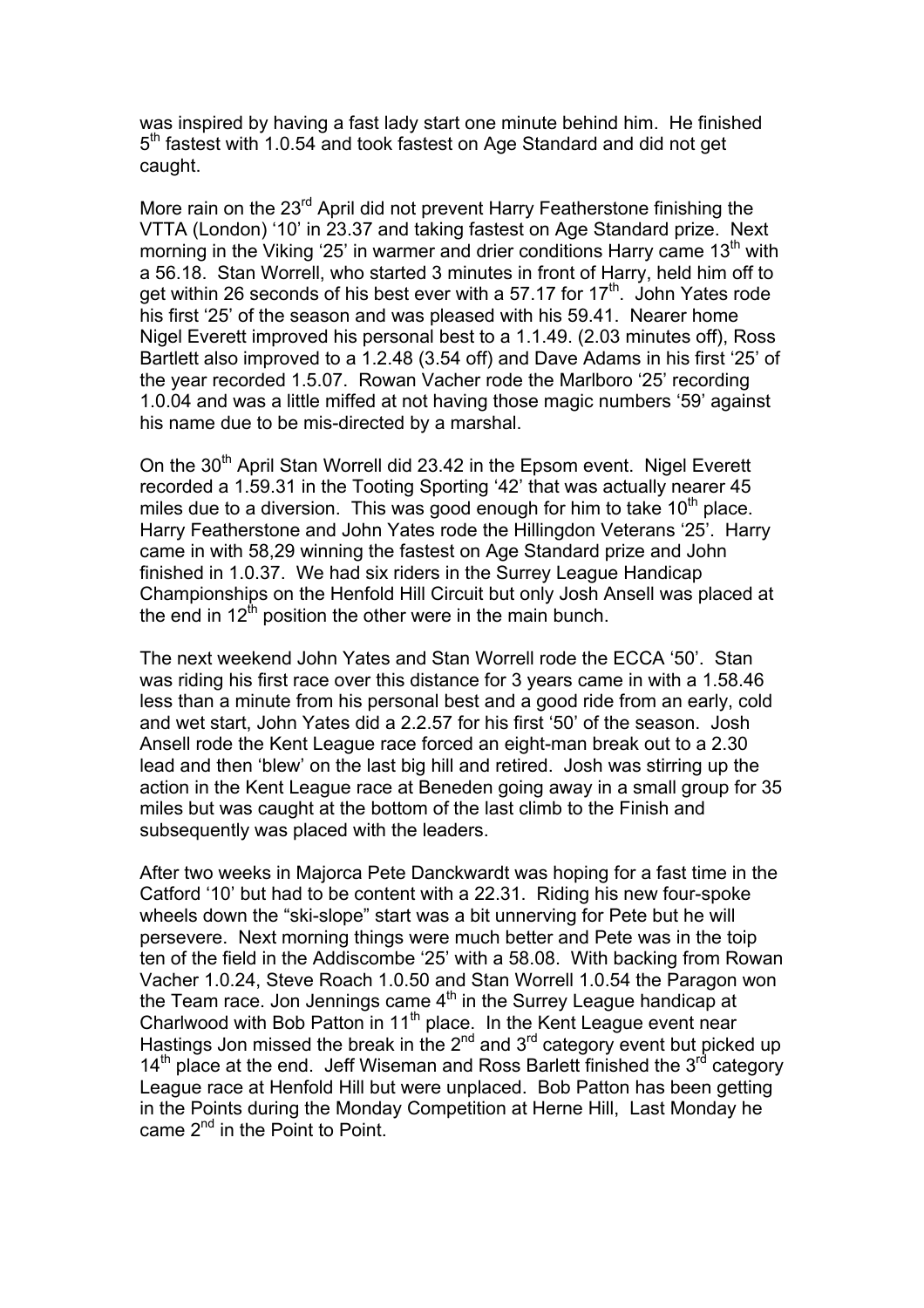Dreadful weather was experienced in the League  $3<sup>rd</sup>$  category race at Barcombe on the 22<sup>nd</sup> May. Only 15 riders made it to the Finish. Steve Roach was in the break of seven riders wanting just 1 point to be upgraded to  $2^{nd}$  category. Unfortunately he finished  $7^{th}$  and collected no BCF Licence Points at all. Ray Puttick and Ross Bartlett both finished but we have not discovered their positions. Stan Worrell finished the Surrey RCC '25' with a disappointing 1.3.32.

Pete Danckwardt won the Old Portlians '25' with a 56.18 and Stan Worrell was  $9<sup>th</sup>$  with a 1.0.25 but we had no third man for the Team race. In the Bec '10' Pete Danckwardt recorded 22.37 and Herry Featherstone 23.00 and we had no third man! Pete also finished  $4<sup>th</sup>$  in the London Fire Brigade '10' with Pete Bedford making a comeback after injury with a 29.53 but we had no third man! Pete Dankwardt then came  $2^{nd}$  in the  $29^{th}$  Whs '25' with a 56.08 but at least he was riding alone with no thoughts of a possible team race.

It was unfortunate that Pete Danckwardt had an early start in the Leo '30' as his personal best of 1.6.51 just missed the Club Record that a ride in the warmth the later starters enjoyed would have given him just the edge he needed. Even so he did finish in  $5<sup>th</sup>$  place with only four riders, all amongst the last 20 starters, managing to beat him. Pete Danckwardt then went to the Milton Keynes '10' and had ideal conditions. His 20.38 was a personal best but such was the standard of the field on a float day he was way down the Finish list! Harry Featherstone rode the earlier and more breezy Veterans event finishing in a new National Age Record of 21.12 and 2<sup>nd</sup> place on Scratch time. In the Festival RC '25' with near gale force winds Harry came  $9<sup>th</sup>$  and was fastest on Age Standard with a 59.13.

Autumn arrived on the  $3^{rd}$  September when those in the Redmon '10' had to deal with a heavy and cold drizzle. This was not to Pete Dankwardt's and Ross Bartlett's liking but they recorded 23.41 and 24.16 respectively. Ross was our only starter in the SCCU '25' the next day but he could only manage a 1.1.53. The other took one look at the weather and stayed at home. Harry Featherstone went down to the Frome '10' winning the veteran's event on scratch and on Age Standard plus coming  $5<sup>th</sup>$  in the main race with a 22.03.

Another wet weekend was experienced on the 10<sup>th</sup> September. With frequent downpours and plenty of wind Pete Danckwardt decided that conditions were not conducive to fast riding in the Bournemouth Jubilee '10' and desisted. Harry Featherstone soldiered on to finish in 22.44 winning the fastest on Age Standard prize and taking 9<sup>th</sup> place ion Scratch. Stan Worrell went over to Essex for the ECCA '25' finishing in 58.58 for  $14<sup>th</sup>$  place.

Harry Featherstone rode the Andover '10' and '25' over the weekend of the  $17<sup>th</sup>$  and  $18<sup>th</sup>$  September. In the '10' he did a 22.55 whilst on the Sunday he finished in 1.2.55. He won the 60+ age group on both days and the Age section overall for the two days. Jon Jennings rode the Icknield 12-hour event to ensure his qualification for the Club BAR. It was not an ideal day for a 12 hour event with strong winds that make the North Road a nightmare for fast rides or long distances. Most of the fancied riders looking for extra distance